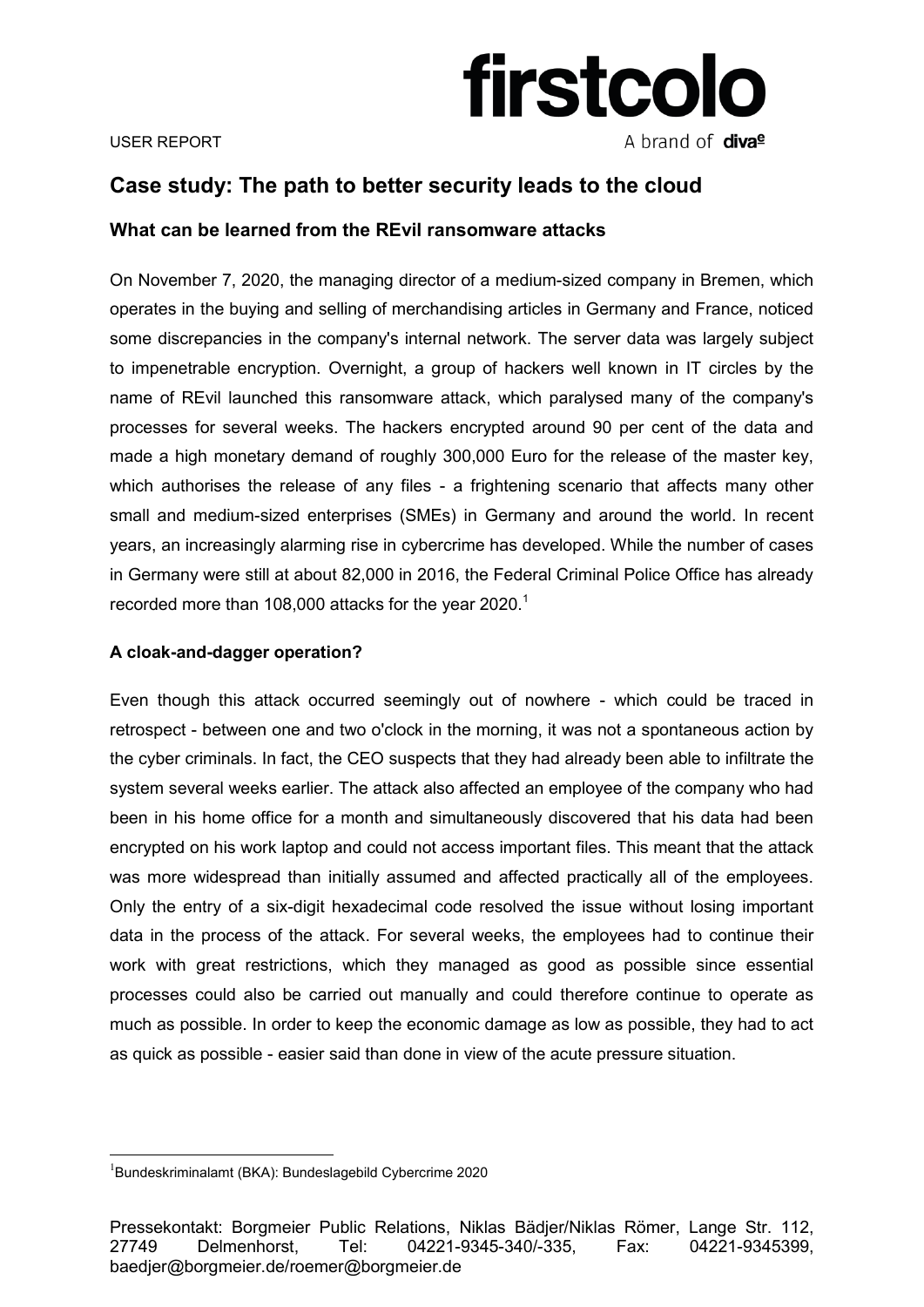

### USER REPORT

# **Good guy, bad guy**

So what do you do when the worst-case scenario occurs? Many people who are not familiar with IT and are inexperienced in this field have probably already wondered about this on several occasions following the increasing number of reports about cybercrime. In contrast to many movies, in which the blackmailers demand the ransom in a distorted voice and a threatening tone, in reality, such a deal is performed in a much more unimpressive way. In this attack case by the group REvil, only after attempting to access the desired file did a countdown start, which was limited to five days and contained a demand to be paid, which amounted to a total of \$300,000 for the affected company. Sums that represent an unmanageable burden for SMEs. After receiving the ransom note, the responsible parties were able to enter into chat communication with the criminals and negotiate the ransom. In the process, it crystallized that they were dealing with multiple perpetrators on the other side during the tough negotiations that lasted several days. On one side an unyielding, tough negotiator and on the other a communicative, friendly person with whom a compromise could be reached. For a much smaller sum, they finally reached an agreement in the negotiations. Since no alternative solution emerged to recover the valuable data collection of over 20 years of successful entrepreneurship, the management settled the amount with the nontraceable cryptocurrency Monero.

# **Control beats trust**

Following the zero-trust approach, the management then investigated all structures and processes in order to identify security gaps in the network as precisely as possible. For assistance, the managing director hired a local IT security company from Bremen to assess the situation with their many years of experience and accumulated expertise in this area. The management was not able to follow the advice of the security experts to completely replace the entire hardware, as the financial framework conditions did not make it possible. The responsible insurance company also did not provide a favourable response in terms of financial support, which led to the company's decision to build a new IT infrastructure. Based on trust, the company eventually contracted the data centre service provider firstcolo, which operates its own data centres and provides colocation and managed services for a number of different clients. The two parties first made contact in mid-December 2020. In the course of further cooperation, the company moved its data sets to firstcolo's external data centre and is now managing them from the cloud.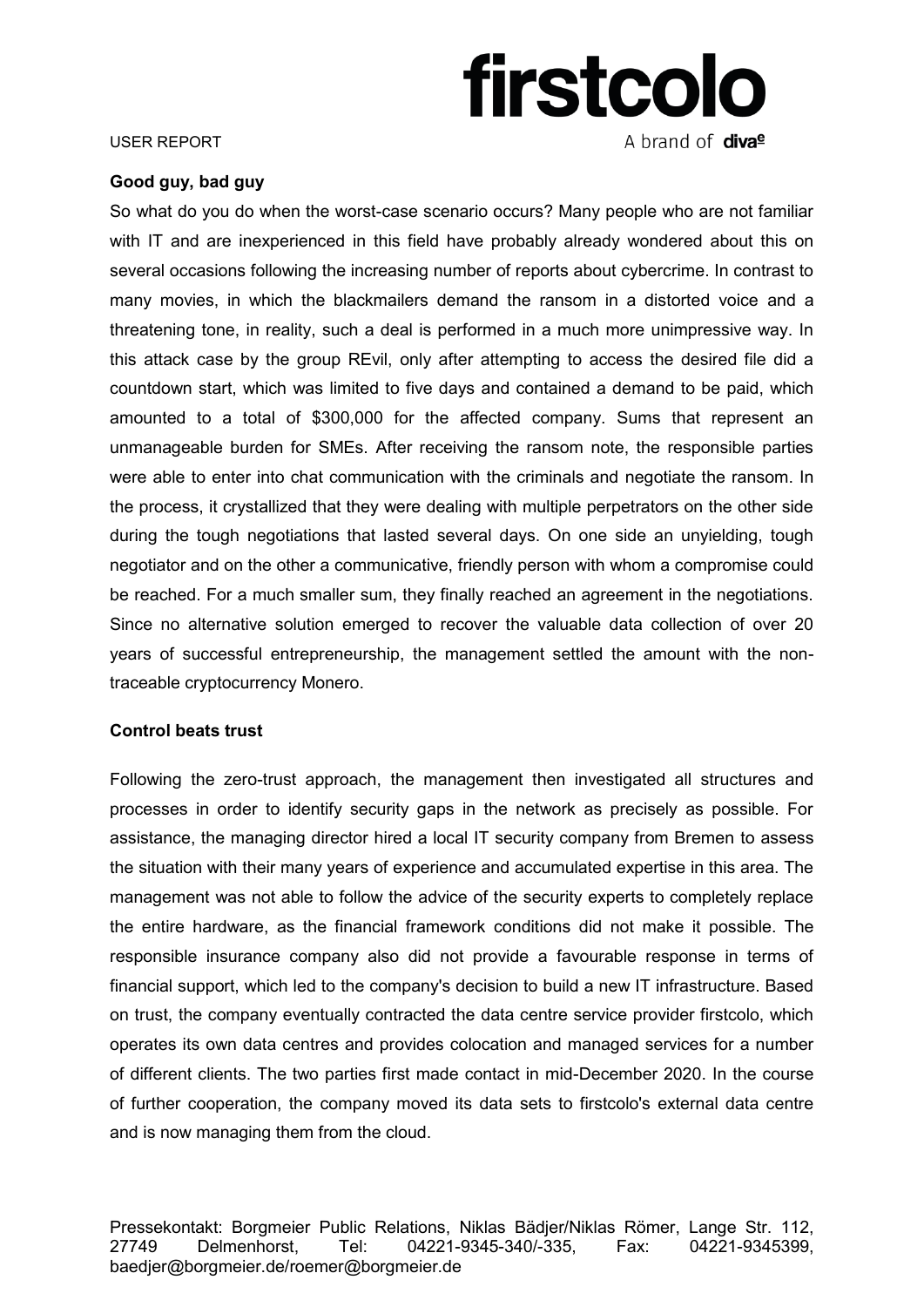

### USER REPORT

# **Ascent into the Cloud**

Especially for medium-sized and small companies, the outsourcing of servers and data provides many advantages. In terms of security, a migration from on-site internal data storage to external data centres makes perfect sense, as service providers such as firstcolo can monitor the servers, which are often rented, 24/7 and therefore ensure an all-round monitoring of the systems. Administrative tasks and maintenance work are no longer part of the in-house area of responsibility, which in return results in more effective processes and financial savings. Hardware, which has to be replaced every three to five years in the case of intensively used servers, no longer represents a cost factor for the company renting it. Especially as a result of the Corona pandemic, flexible working models are playing an increasingly important role. Whether in an office located at different sites or in a home office, the cloud application can be used flexibly from any location. In addition, employees can access information or make changes to the system securely.

# **Ignorance does not protect from punishment**

In order to avoid a cyber attack in the future, the company not only established the new IT structure, but also took further measures to sensitise the employees - the core users of the system. Typically, cyber criminals gain access to an existing system through a single user, presumably as in this case. This is exactly where the responsible authorities started immediately after the attack, in order to minimise one of the biggest entry points in an otherwise secure network. For this purpose, they designed a security training programme for their employees, which can be completed independently through a security platform they developed themselves. It contains comprehensive training material and a final test, after which each user receives a certificate. A major issue remains the often underestimated phishing e-mails, which still tempt many users to fall for traps set by criminals and thus expose ongoing business operations to great risk. The security training paired with data storage in the cloud by firstcolo results in an IT infrastructure that offers cyber criminals almost no chance of access in the future. Further attacks can therefore be proactively prevented resulting in a risk-free operation of the company's critical IT.

Further information about diva-e Datacenters GmbH can be found under first-colo.net.

Pressekontakt: Borgmeier Public Relations, Niklas Bädjer/Niklas Römer, Lange Str. 112, 27749 Delmenhorst, Tel: 04221-9345-340/-335, Fax: 04221-9345399, baedjer@borgmeier.de/roemer@borgmeier.de